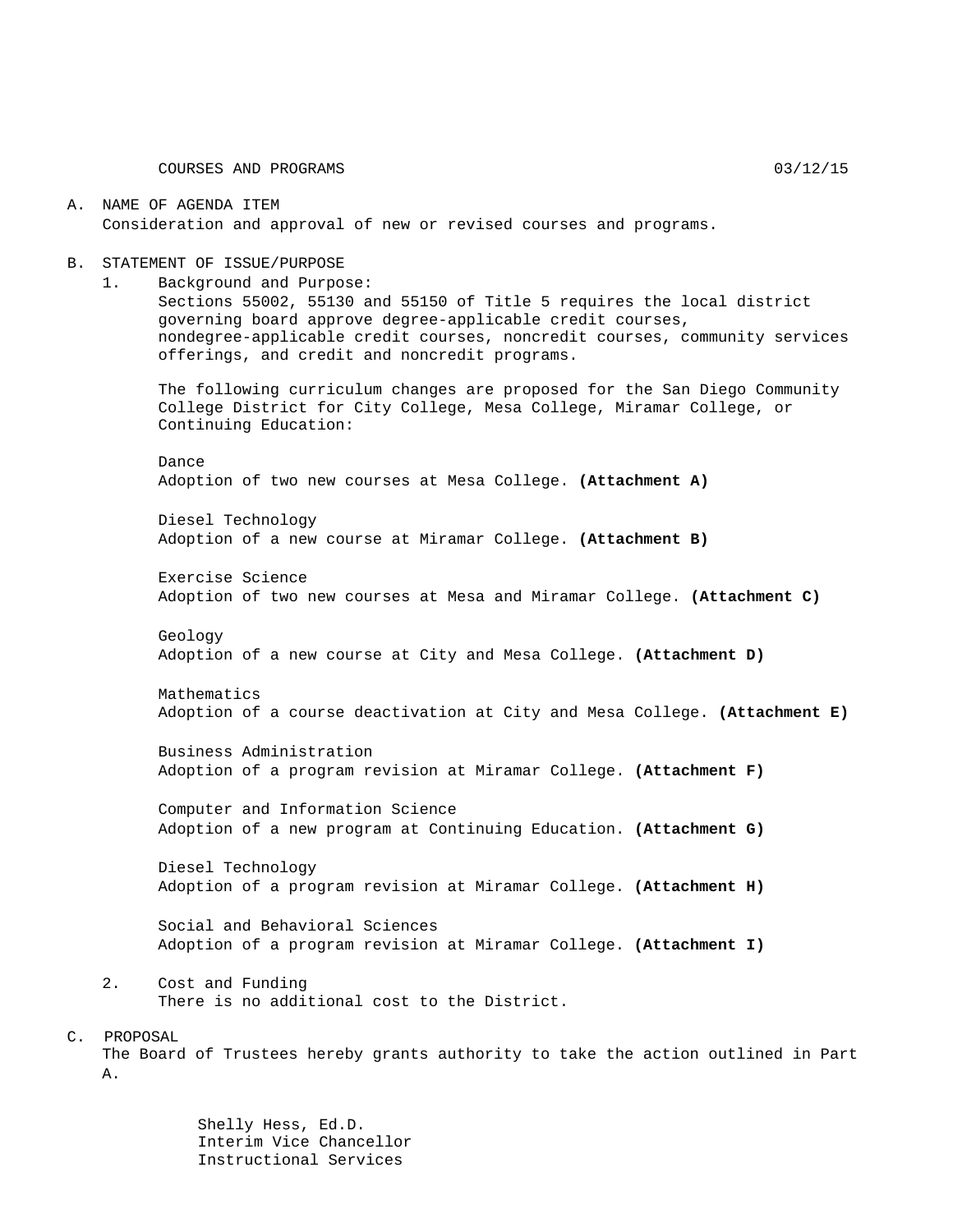Adoption of two new courses at Mesa College.

Proposed new courses at Mesa College:

### **160A Pilates - Stretch and Conditioning 8 - 13.5 hours lecture, 24 - 40.5 hours lab, 1- 1.5 units Letter Grade or Pass/No Pass Option**

*Advisory:* English 47A or English 48 and English 49, each with a grade of "C" or better, or equivalent or Assessment Skill Levels R5 and W5.

Pilates is a course in stretch and conditioning based on exercises and concepts developed by Joseph H. Pilates. This course includes beginning mat work exercises to improve strength and flexibility. This course is of interest to dancers, athletes and anyone seeking an understanding of Pilates exercises and concepts. (FT) Associate Degree Credit & transfer to CSU.

### **160B Pilates– Alignment and Correctives 8 - 13.5 hours lecture, 24 - 40.5 hours lab, 1-1.5 units Letter Grade or Pass/No Pass Option**

*Advisory:* English 47A or English 48 and English 49, each with a grade of "C" or better, or equivalent or Assessment Skill Levels R5 and W5; Dance 160A with a grade of "C" or better, or equivalent.

Pilates is a course in alignment and correctives based on exercises and concepts developed by Joseph H. Pilates. This course includes intermediate mat exercises to improve body alignment, strength, flexibility, control, coordination, and breathing. This course is of interest to anyone seeking an understanding of Pilates exercises and concepts as well as dancers and athletes. (FT) Associate Degree Credit & transfer to CSU.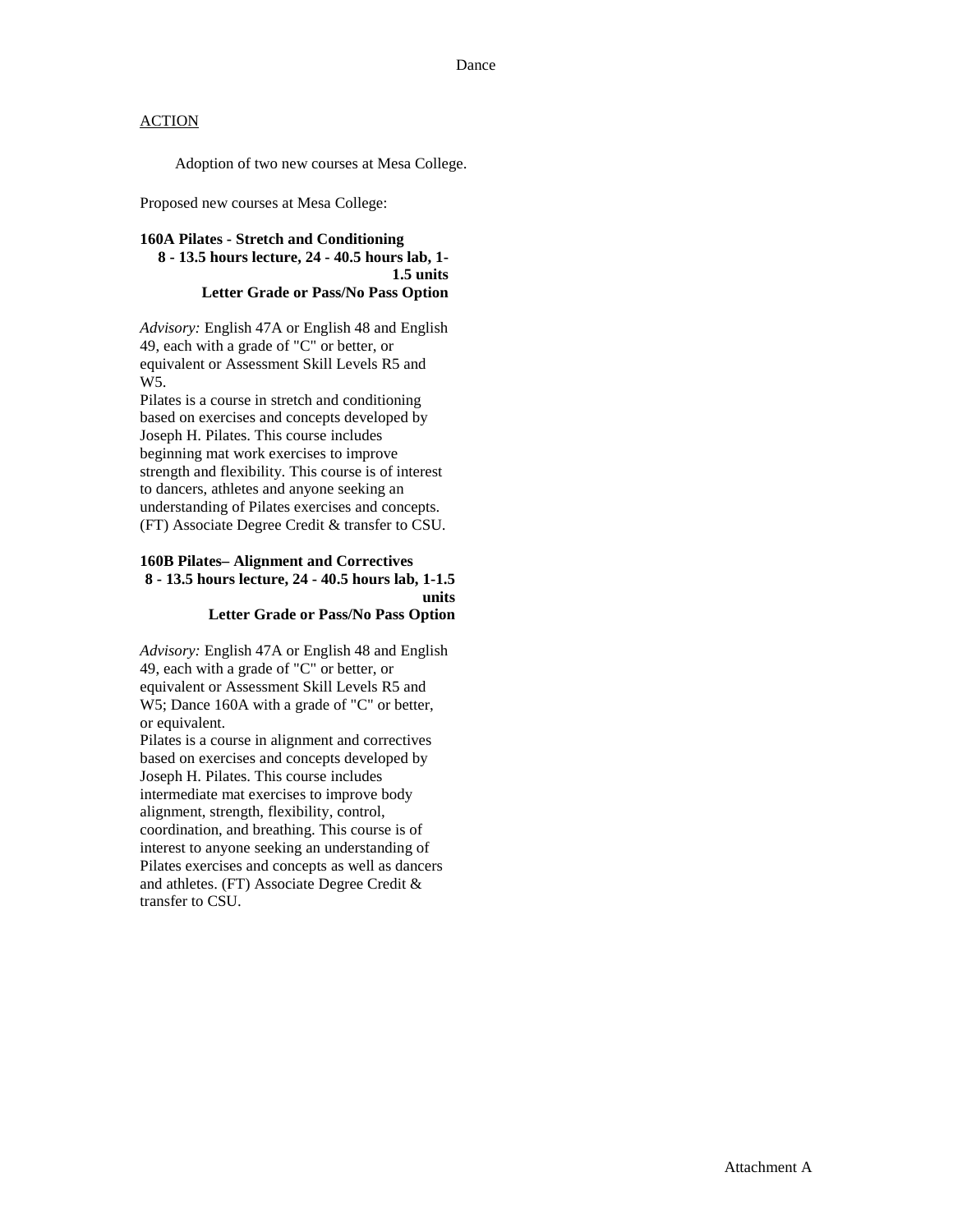Adoption of a new course at Miramar College.

Proposed new course at Miramar College:

### **102 Heavy Duty Truck and Heavy Equipment Heating and Air Conditioning 16 - 18 hours lecture, 48 - 54 hours lab, 2 units Grade Only**

*Corequisite: Completion of or concurrent enrollment in* Diesel Technology 100 with a grade of "C" or better, or equivalent. *Advisory:* English 35 with a grade of "C" or better, or equivalent or English 42 and English 43, each with a grade of "C" or better, or equivalent or Assessment Skill Levels R4 and W4; Mathematics 38 with a grade of "C" or better, or equivalent or Assessment Skill Level M30.

This course covers the fundamental skills necessary for diagnosing and servicing heavy duty truck and heavy equipment heating, ventilation, and air conditioning (HVAC) systems. Students learn the fundamental operation, diagnosis, and repair of HVAC systems. Topics include HVAC safety, theory of operation, use of HVAC diagnostic tools, and repair procedures. This course is designed for students interested in the commercial diesel vehicle industry. (FT) Associate Degree Credit & transfer to CSU.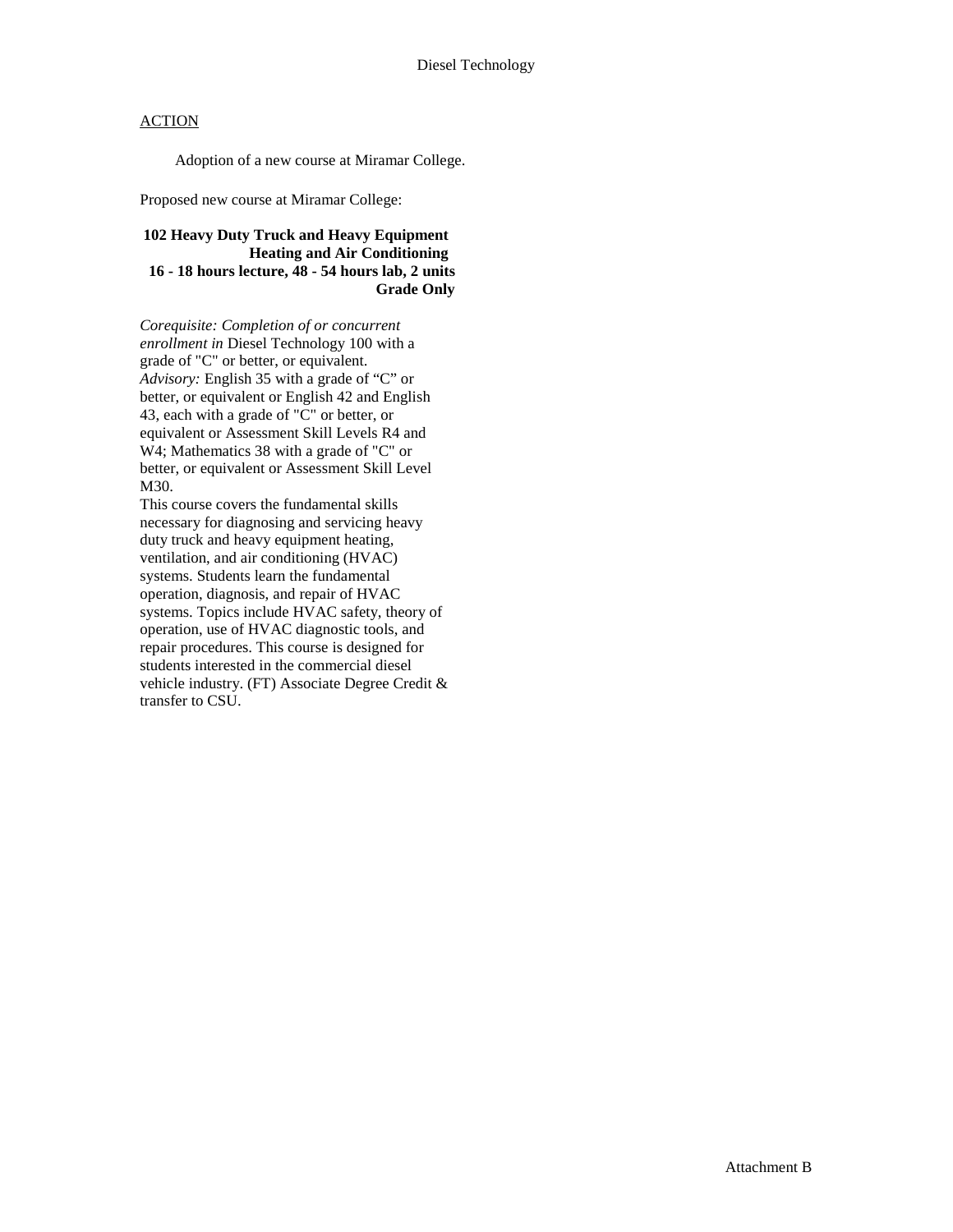Adoption of two new courses at Mesa and Miramar College.

Proposed new courses at Mesa and Miramar College:

#### **140A Boot Camp I**

**32 - 54 hours lab, 0.5-1 units Grade Only**

*Advisory:* English 47A or English 48 and English 49, each with a grade of "C" or better, or equivalent or Assessment Skill Levels R5 and W5.

This course provides instruction in the fundamental skills necessary to improve core stability, strength and performance for all levels of fitness. Topics include physical readiness testing, proper exercise technique, and the importance of building a strong foundation. This class is designed for students interested in building a strong attachment to the ground surface so that more demanding movements can be accomplished without compromising form. (FT) Associate Degree Credit & transfer to CSU.

#### **140B Boot Camp II**

#### **32 - 54 hours lab, 0.5-1 units Grade Only**

*Advisory:* English 47A or English 48 and English 49, each with a grade of "C" or better, or equivalent or Assessment Skill Levels R5 and W5; Exercise Science 140A with a grade of "C" or better, or equivalent. This course provides students with the fundamental skills necessary to improve unilateral strength and increase performance through moderately intense activities. Topics include core stability, targeted functional training and various training models and fitness plans. (FT) Associate Degree Credit & transfer to CSU.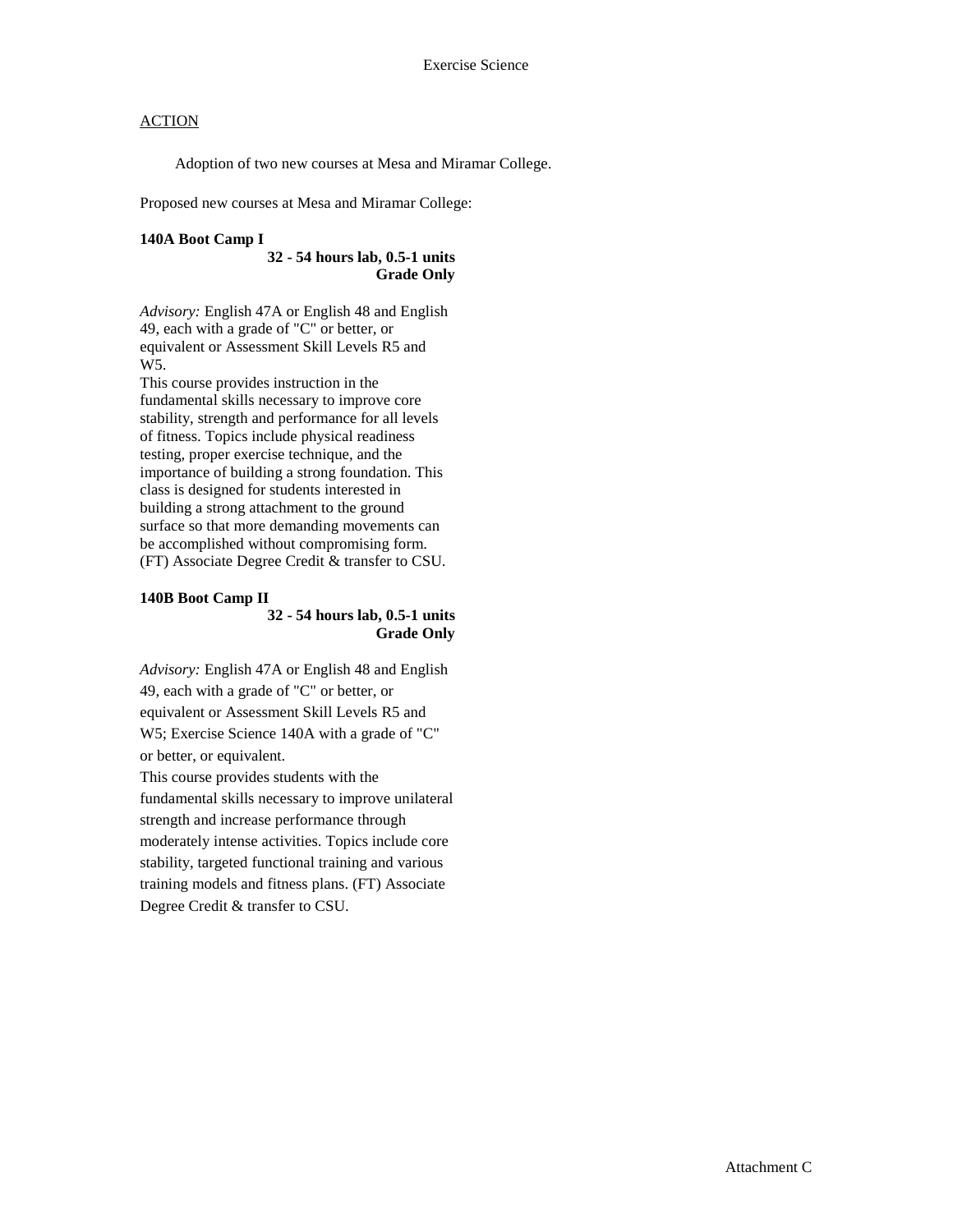Adoption of a new course at City and Mesa College.

Proposed new course at City and Mesa College:

### **120 Earth Science Laboratory 48 - 54 hours lab, 1 units Letter Grade or Pass/No Pass Option**

*Corequisite: Completion of or concurrent enrollment in* Geology 104 with a grade of "C" or better, or equivalent. *Advisory:* English 47A or English 48 and English 49, each with a grade of "C" or better, or equivalent or Assessment Skill Levels R5 and W5; Mathematics 38 with a grade of "C" or better, or equivalent or Assessment Skill Level M30.

This is a laboratory course related to the essentials of Earth Science including the geosphere, atmosphere, hydrosphere and Earth's place in the solar system. This course focuses on the physical and chemical systems of the Earth such as the tectonic cycle, rock cycle, hydrologic cycle, weather, and climate. This course is designed for teacher education students and anyone with a general interest in Earth Science. (FT) Associate Degree Credit & transfer to CSU.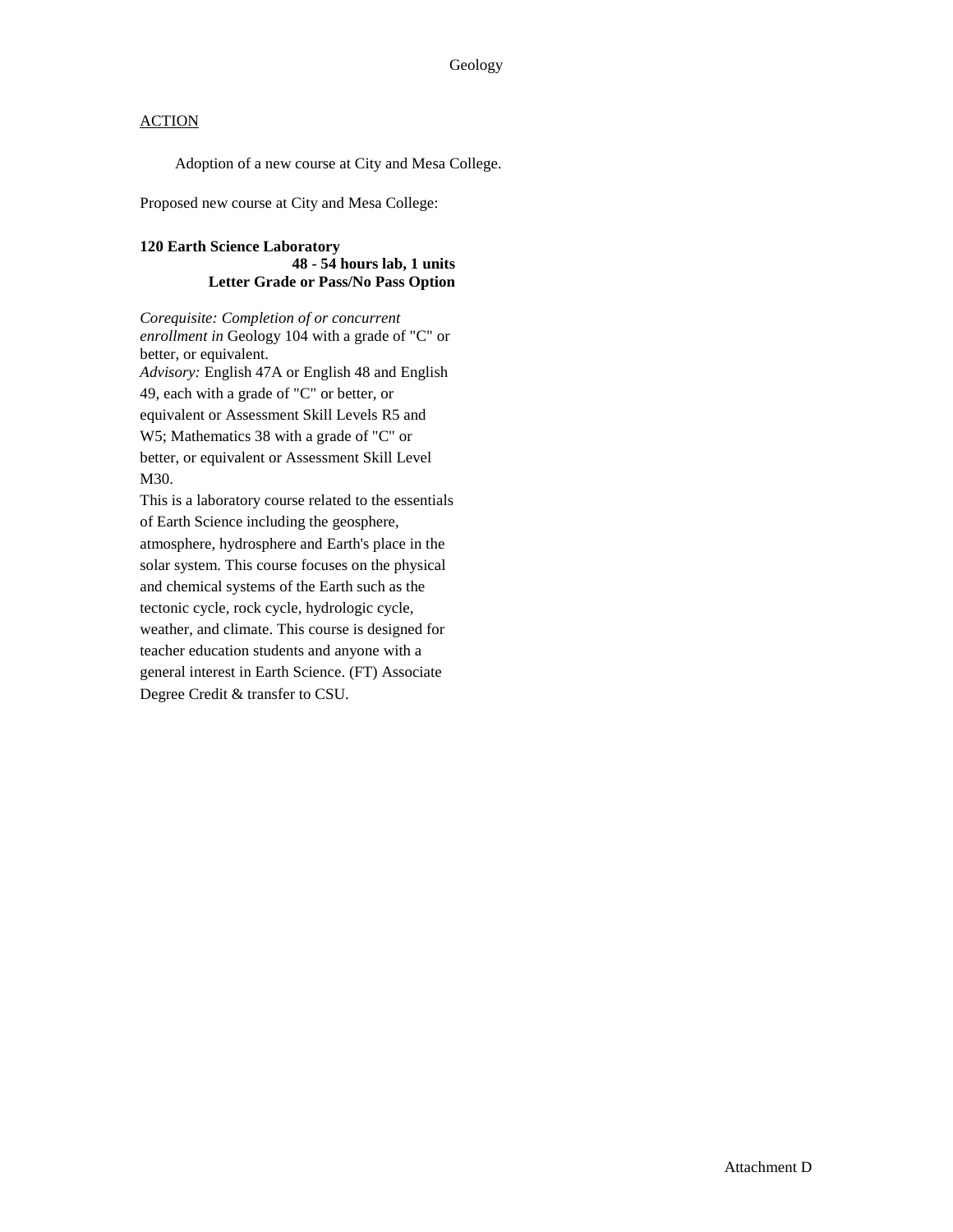Adoption of a course deactivation at City and Mesa College.

Proposed course deactivation at City and Mesa College:

#### **85 Practical Career Mathematics 48 - 54 hours lecture, 3 units Grade Only**

*Prerequisite:* Mathematics 46 with a grade of "C" or better, or equivalent or Assessment Skill Level M40.

*Advisory:* English 43 with a grade of "C" or better, or equivalent or Assessment Skill Level W4.

This course is a study of the practical applications

of linear, quadratic and exponential growth models. Topics also include statistical methods, geometry, right triangle trigonometry and finance math. This course will develop math literacy through the use of current events and real life applications. This course is designed for students who are earning an associate's degree and who are not planning to transfer to a four-year institution. (FT) Associate Degree Credit only and not Transferable.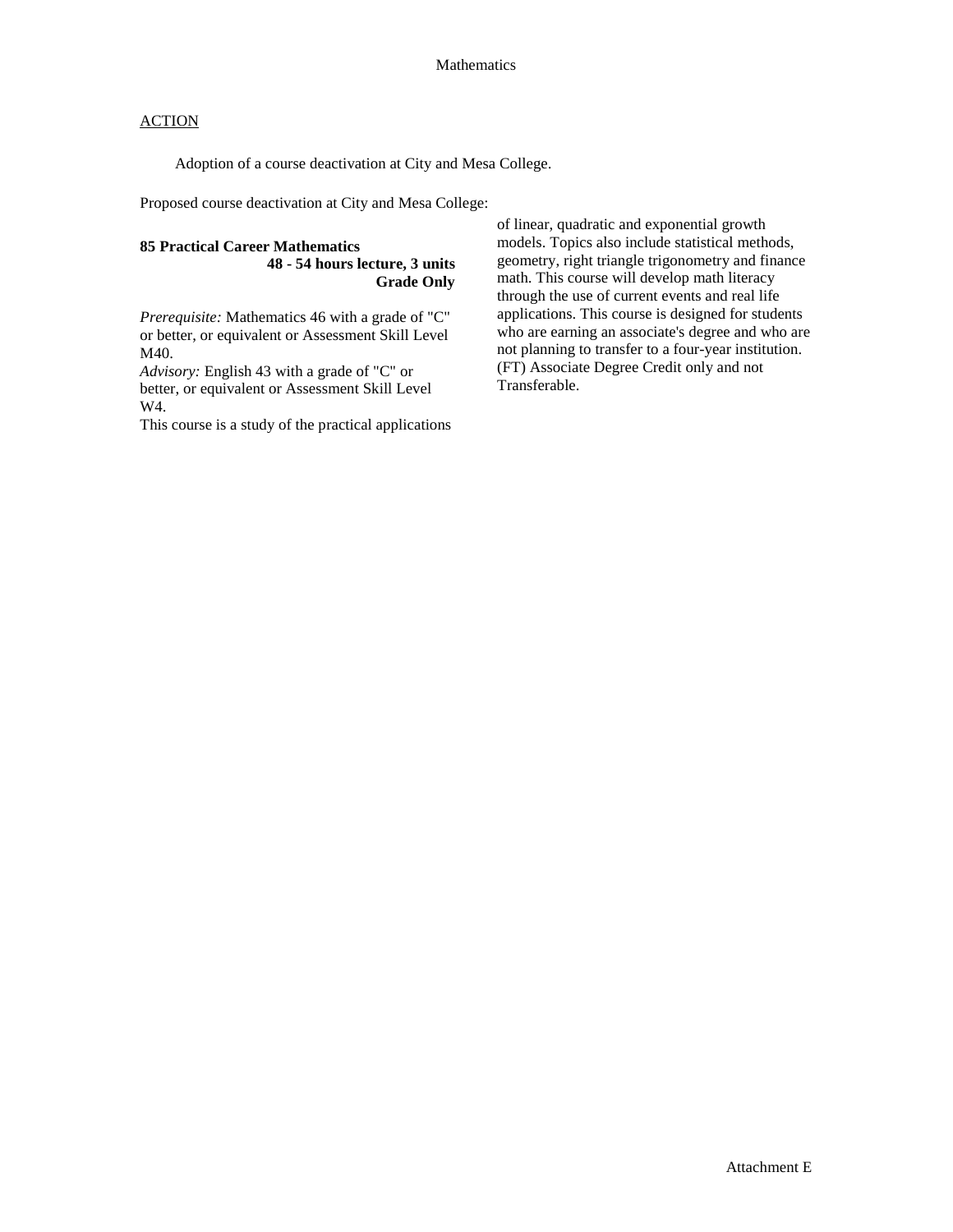Adoption of a program revision at Miramar College.

Proposed program revisions at Miramar College:

## **Certificate of Achievement Business Administration**

| <b>Courses Required for the Major:</b><br>Units          |
|----------------------------------------------------------|
| BUSE 100 <sup>+</sup> -Introduction to Business or       |
| MARK 100 Principles of Marketing 3                       |
| BUSE 119 Business Communications3                        |
| <b>BUSE 140 Business Law and the Legal</b>               |
|                                                          |
| ACCT 116A Financial Accounting 4                         |
| ACCT 116B Managerial Accounting 4                        |
| CISC 181 Principles of Information Systems4              |
| ECON 120 Principles of Macroeconomics3                   |
| ECON 121 Principles of Microeconomics 3                  |
| MATH 119 Elementary Statistics3                          |
| <sup>+</sup> BUSE 100 is recommended as a first semester |
| course.                                                  |

### **Select at least three courses from the**

| following:                                       |
|--------------------------------------------------|
| BUSE 100 <sup>1</sup> Introduction to Business 3 |
| <b>BUSE 119 Business Communications3</b>         |
| BUSE 140 Business Law and the Legal              |
|                                                  |
| BUSE 201 Business Organization and               |
|                                                  |
| CISC 181Principles of Information Systems4       |
| MARK 100 Principles of Marketing 3               |
| $1$ BUSE 100 is recommended as a first semester  |
| course.                                          |

## **Select at least one course from the**

| following:                                  | <b>Units</b> |
|---------------------------------------------|--------------|
|                                             |              |
| <b>MATH 121 Basic Techniques of Applied</b> |              |
|                                             |              |
| MATH 150 Calculus with Analytic             |              |
|                                             |              |

**Total Units = 30 26-29**

## **Associate of Science Degree Business Administration**

| <b>Courses Required for the Major:</b>            | <b>Units</b> |
|---------------------------------------------------|--------------|
| BUSE 100 <sup>1</sup> Introduction to Business or |              |
| MARK 100 Principles of Marketing3                 |              |
| BUSE 119 Business Communications 3                |              |
| <b>BUSE 140 Business Law and the Legal</b>        |              |
|                                                   |              |
| ACCT 116A Financial Accounting 4                  |              |
| ACCT 116B Managerial Accounting 4                 |              |
| CISC 181 Principles of Information Systems4       |              |
| ECON 120 Principles of Macroeconomics 3           |              |
| ECON 121 Principles of Microeconomics 3           |              |
| ENGL 101 Reading and Composition3                 |              |
| MATH 119 Elementary Statistics 3                  |              |
| $^4$ BUSE 100 is recommended as a first semester  |              |
| <del>course.</del>                                |              |

## **Select at least three courses from the**

| following:                                           | Units |
|------------------------------------------------------|-------|
| BUSE 100 <sup>1</sup> Introduction to Business3      |       |
| <b>BUSE 119 Business Communications 3</b>            |       |
| BUSE 140 Business Law and the Legal                  |       |
|                                                      |       |
| <b>BUSE 201 Business Organization and</b>            |       |
|                                                      |       |
| CISC 181 Principles of Information Systems4          |       |
| MARK 100 Principles of Marketing3                    |       |
| ${}^{1}$ BUSE 100 is recommended as a first semester |       |
| course.                                              |       |

**Select at least one course from the** 

| following:                                  | <b>Units</b> |
|---------------------------------------------|--------------|
| MATH 119 Elementary Statistics 3            |              |
| <b>MATH 121 Basic Techniques of Applied</b> |              |
|                                             |              |
| MATH 150 Calculus with Analytic             |              |
|                                             |              |

**Total Units = 33 26-29**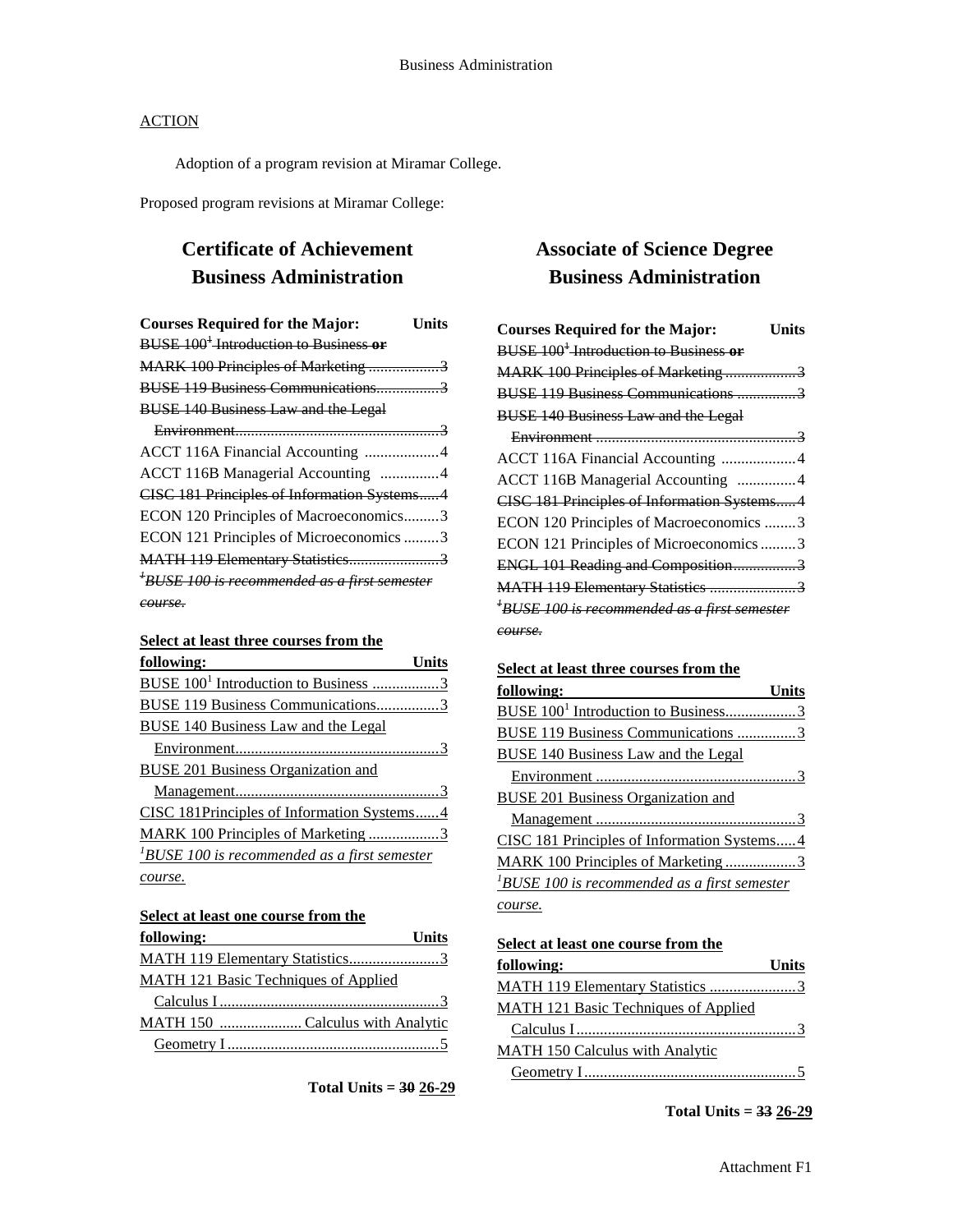# **Associate in Science in Business Administration for Transfer Degree**

| <b>Courses Required for the Major:</b>      | Units |
|---------------------------------------------|-------|
| BUSE 119 Business Communications3           |       |
| BUSE 140 Business Law and the Legal         |       |
|                                             |       |
| ACCT 116A Financial Accounting 4            |       |
| ACCT 116B Managerial Accounting4            |       |
| CISC 181 Principles of Information Systems4 |       |
| ECON 120 Principles of Macroeconomics3      |       |
| ECON 121 Principles of Microeconomics 3     |       |
| <b>MATH 119 Elementary Statistics or</b>    |       |
| PSYC 258 Behavioral Science Statistics3     |       |
| <b>MATH 121 Basic Techniques of Applied</b> |       |
|                                             |       |

## **Select at least one course from the**

| following:                                  | <b>Units</b> |
|---------------------------------------------|--------------|
| MATH 119 Elementary Statistics3             |              |
| <b>MATH 121 Basic Techniques of Applied</b> |              |
|                                             |              |

**Total Units = 27**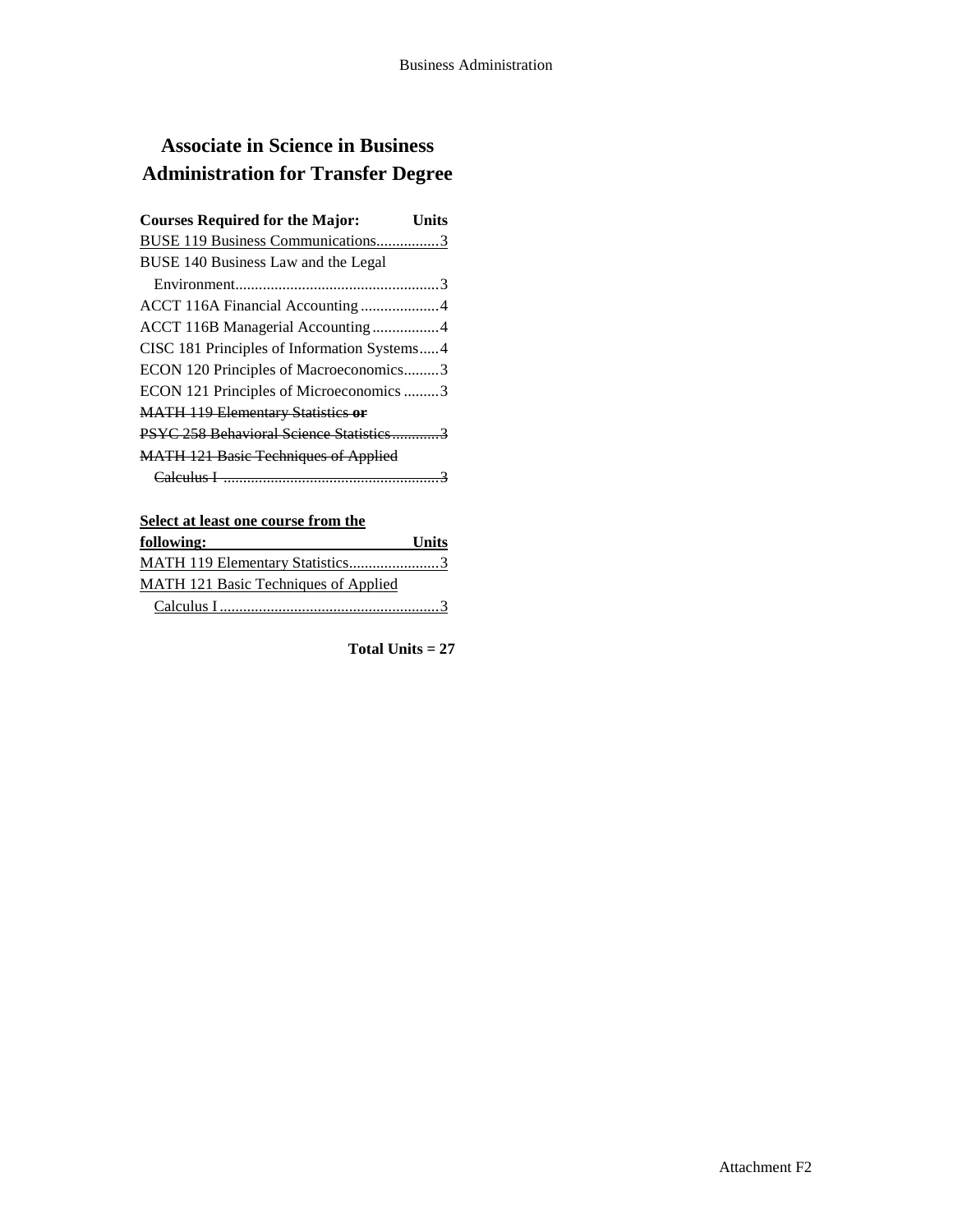Pursuant to Section 78016 of the Education Code, the following is a program review summary: Certificate of Completion Network Technician Program

| A.            | Labor Market Information <sup>1</sup> : | The annual average number of persons employed in the<br>Network Technician program area was 11,413 in the 2013<br>employment year. Approximately 644 new job openings are<br>projected through 2013-2016. |
|---------------|-----------------------------------------|-----------------------------------------------------------------------------------------------------------------------------------------------------------------------------------------------------------|
| <b>B.</b>     | Duplication <sup>2</sup> :              | Cuyamaca College, MiraCosta College, and Southwestern<br>College.                                                                                                                                         |
| $\mathcal{C}$ | Effectiveness <sup>3</sup> :            | Program area OR the projected enrollment of 96 for the 2015-<br>2016 year in the new program area.                                                                                                        |

- 1. Labor Market Information, Employment Development Department, California.
- 2. Web; and Institutions' class schedules and catalogs.
- 3. Current enrollment data; and program chair Career Technical Education, Continuing Education.

### ACTION

Adoption of a new program at Continuing Education.

Proposed new program at Continuing Education:

## **Certification of Completion Network Technician Program**

The Network Technician Program is designed to provide students with the knowledge and skills required to install, operate and troubleshoot a small enterprise branch network, including basic network security. The program courses cover networking fundamentals, LAN/WAN technologies, basic security and wireless concepts, routing and switching fundamentals, and configuring simple networks. Topics include network theory and design, IP addressing, network hardware and cabling, including router set up and troubleshooting. Students who successfully complete the program can use the skills learned in a variety of industries and jobs including network and computer systems administrator, computer network support specialist, and computer user support specialist. This program also serves as a foundation for additional training in information technology.

**The following courses must be taken to complete the program:**

COMP 600 Introduction to Networking COMP 601 Intro to Router Configuration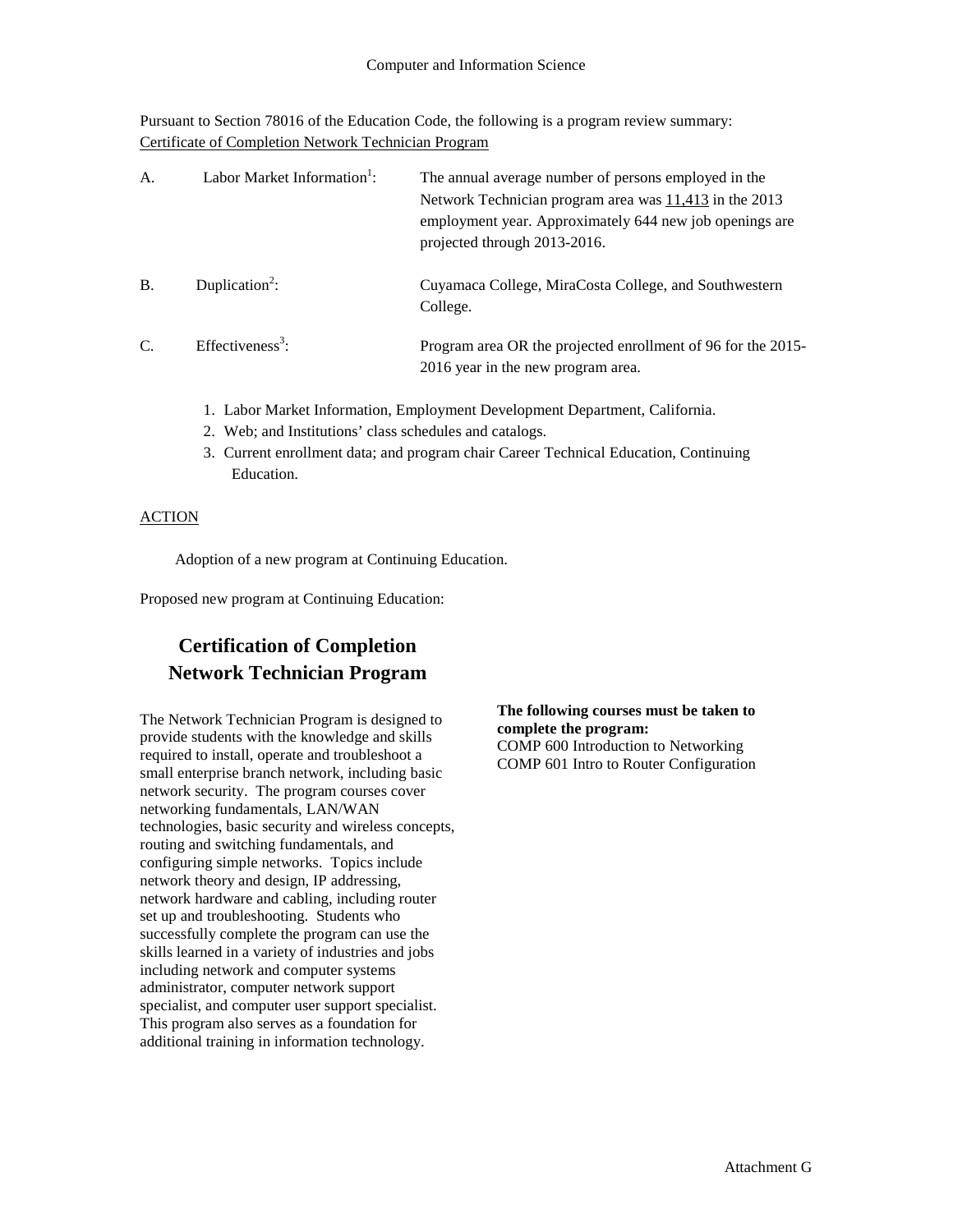Adoption of a program revision at Miramar College.

Proposed program revisions at Miramar College:

# **Certificate of Achievement Heavy Duty Transportation Technology (HDTT) (Day Program)**

| <b>Courses Required for Major:</b><br><b>Units</b> |  |
|----------------------------------------------------|--|
| DIES 100 Introduction to Diesel Technology  2      |  |
| <b>DIES 101 Heavy Duty Truck Advanced</b>          |  |
| <b>Equipment Prevention Maintenance and</b>        |  |
|                                                    |  |
| <b>DIES 102 Heavy Duty Truck and Heavy</b>         |  |
| Equipment Heating and Air Conditioning2            |  |
| DIES 105 Measuring Tools and Applied               |  |
|                                                    |  |
|                                                    |  |
| DIES 138 Electrical Systems3                       |  |
| DIES 144 Electronics for Diesel Technology3        |  |
| DIES 155 Air Brake Systems3                        |  |
| <b>DIES 160 Heavy Duty Manual Transmission and</b> |  |
|                                                    |  |
| <b>DIES 165 Truck Automatic Transmissions and</b>  |  |
| DIES 200 Mobile Hydraulic Systems 3                |  |
| DIES 170 Truck Drive Axles and                     |  |
|                                                    |  |
| DIES 180 Steering, Suspension, and Driveline       |  |
|                                                    |  |
|                                                    |  |
| <b>Units</b><br>Select two courses from:           |  |
| DIES 121 Diesel Engines A or                       |  |
| DIES 122 Diesel Engines B or                       |  |
|                                                    |  |
|                                                    |  |
| Select one course from: Units                      |  |

| Select one course from:                    | Units |
|--------------------------------------------|-------|
| DIES 160 Heavy Duty Manual Transmission or |       |

|  | DIES 160 Heavy Duty Manual Transmission or |  |  |  |
|--|--------------------------------------------|--|--|--|
|  | DIES 165 Truck Automatic Transportation 3  |  |  |  |

# **Certificate of Achievement Heavy Equipment Technology (HET) (Day Program)**

| <b>Courses Required for the Major:</b><br>Units |  |
|-------------------------------------------------|--|
| DIES 100 Introduction to Diesel Technology  2   |  |
| <b>DIES 101 Heavy Duty Truck Advanced</b>       |  |
| <b>Equipment Prevention Maintenance and</b>     |  |
|                                                 |  |
| <b>DIES 102 Heavy Duty Truck and Heavy</b>      |  |
| Equipment Heating and Air Conditioning2         |  |
| DIES 105 Measuring Tools and Applied            |  |
|                                                 |  |
|                                                 |  |
|                                                 |  |
| DIES 144 Electronics for Diesel Technology  3   |  |
| DIES 160 Heavy Duty Manual Transmission and     |  |
|                                                 |  |
| DIES 240 Equipment Chassis R&R 3                |  |
| DIES 200 Mobile Hydraulic Systems and  3        |  |
| DIES 230 Heavy Equipment Transmissions  3       |  |
| DIES 210 Brakes, Final Drives and Steering      |  |
|                                                 |  |
|                                                 |  |
| Note: Students may take DIES 235 (6 units) in   |  |
| place of DIES 160 & 240; and students may take  |  |
| DIES 245 (6 units) in place of DIES 200 & 230.  |  |
|                                                 |  |

| <b>Select two courses from:</b> | <b>Units</b> |
|---------------------------------|--------------|
| DIES 121 Diesel Engines A or    |              |
| DIES 122 Diesel Engines B or    |              |
|                                 |              |

**Total Units = 44 48**

**Total Units = 47 48**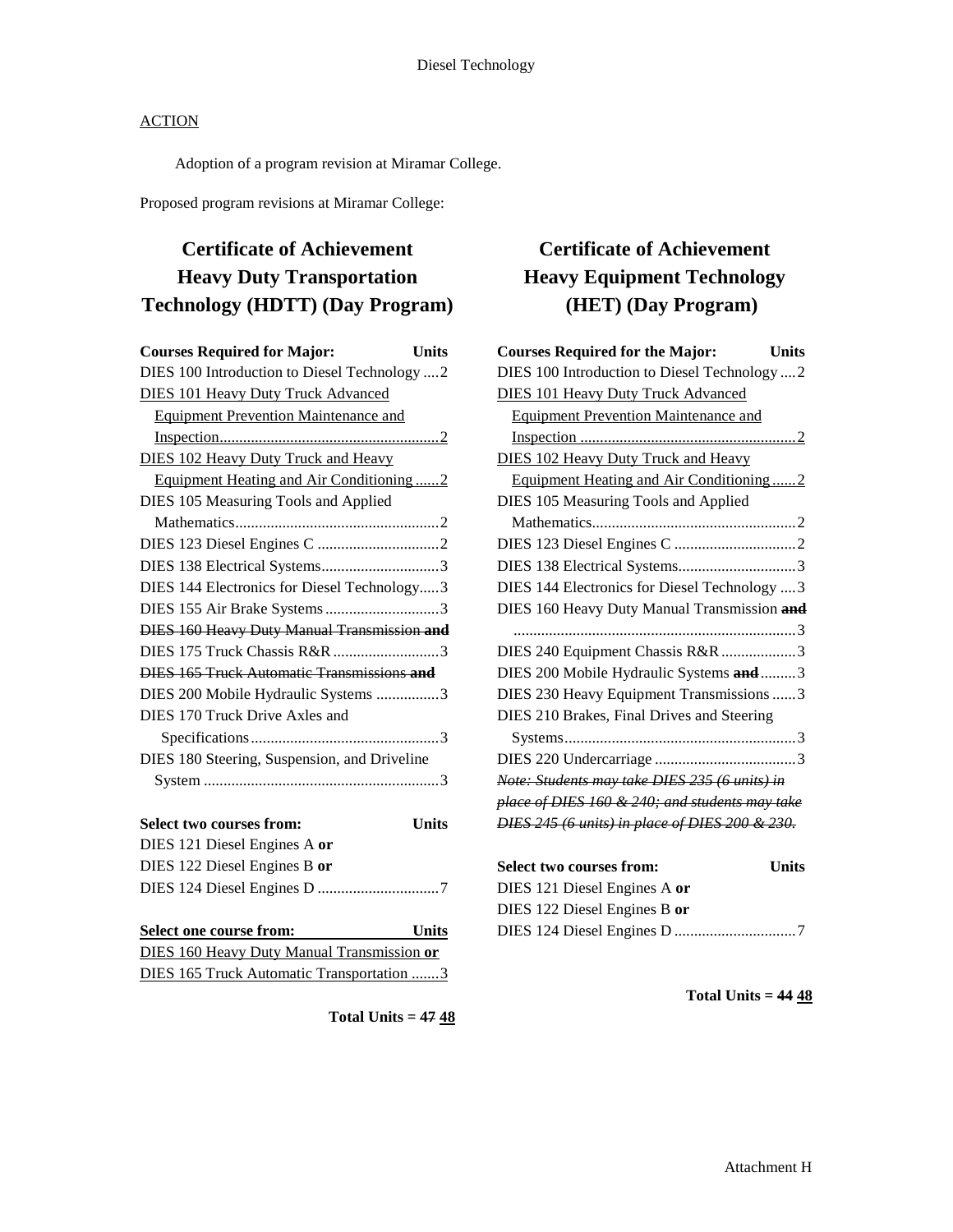Adoption of a program revision at Miramar College.

Proposed program revision at Miramar College:

# **Associate of Arts Degree Social and Behavioral Sciences**

| <b>Courses Required for the Major:</b><br><b>Units</b> |  |  |
|--------------------------------------------------------|--|--|
| Select at least 12 units from the following            |  |  |
| <b>Social and Behavioral Sciences core course:</b>     |  |  |
| ADJU 101 Introduction to Administration of             |  |  |
|                                                        |  |  |
|                                                        |  |  |
| ADJU 106 Diversity and Community                       |  |  |
|                                                        |  |  |
| ADJU 162 Criminal Investigation3                       |  |  |
| ADJU 193 Concepts of Criminal Law3                     |  |  |
| ADJU 205 Leadership Theory and Practice 3              |  |  |
| ADJU 210 Rules of Evidence 3                           |  |  |
| ADJU 230 Constitutional Law I3                         |  |  |
| <b>ANTH 102 Introduction to Physical</b>               |  |  |
|                                                        |  |  |
| <b>ANTH 103 Introduction to Cultural</b>               |  |  |
|                                                        |  |  |
| ANTH 104 Laboratory in Physical                        |  |  |
|                                                        |  |  |
| ANTH 107 Introduction to Archaeology3                  |  |  |
| BLAS 140A History of the U.S., Black                   |  |  |
|                                                        |  |  |
| BLAS 140B History of the U.S., Black                   |  |  |
|                                                        |  |  |
| ECON 120 Principles of Macroeconomics3                 |  |  |
| ECON 121 Principles of Microeconomics 3                |  |  |
| FILI 100 Filipino American Experience3                 |  |  |
| GEOG 101 Physical Geography3                           |  |  |
| GEOG 101L Physical Geography Laboratory1               |  |  |
| GEOG 102 Cultural Geography 3                          |  |  |
| GEOG 104 World Regional Geography3                     |  |  |
|                                                        |  |  |
|                                                        |  |  |
| HIST 105 Introduction to Western                       |  |  |
|                                                        |  |  |
| HIST 106 Introduction to Western                       |  |  |
|                                                        |  |  |

| HIST 109 History of the United States I 3      |  |
|------------------------------------------------|--|
| HIST 110 History of the United States II3      |  |
| HIST 115A History of the Americas I3           |  |
| HIST 115B History of the Americas II 3         |  |
| HIST 120 Introduction to Asian Civilizations 3 |  |
| HIST 121 Asian Civilizations in Modern         |  |
|                                                |  |
| HIST 141 Women in United States History I3     |  |
| HIST 142 Women in United States History II3    |  |
| POLI 101 Introduction to Political Science3    |  |
| POLI 102 The American Political System 3       |  |
|                                                |  |
| POLI 140 Contemporary International Politics3  |  |
| PSYC 101 General Psychology3                   |  |
| PSYC 133 Psychology of Women 3                 |  |
| PSYC 135 Marriage and Family Relations 3       |  |
| PSYC 166 Introduction to Social Problems 3     |  |
| PSYC 258 Behavioral Science Statistics or      |  |
| MATH 119 Elementary Statistics 3               |  |
| SOCO 101 Principles of Sociology3              |  |
| SOCO 110 Contemporary Social Problems 3        |  |
| SOCO 201 Advanced Principles of Sociology3     |  |
| SOCO 223 Globalization and Social Change3      |  |
| SUST 101 Introduction to Sustainability3       |  |
|                                                |  |

## **Select at least one course and the remainder of units needed to meet the minimum of 18 from the following: Units**

| ACCT 116A Financial Accounting4       |  |
|---------------------------------------|--|
| BIOL 107 General Biology- Lecture and |  |
|                                       |  |
| BUSE 140 Business Law and the Legal   |  |
|                                       |  |
| CBTE 120 Beginning Microsoft Word 2   |  |
|                                       |  |
|                                       |  |
|                                       |  |
|                                       |  |